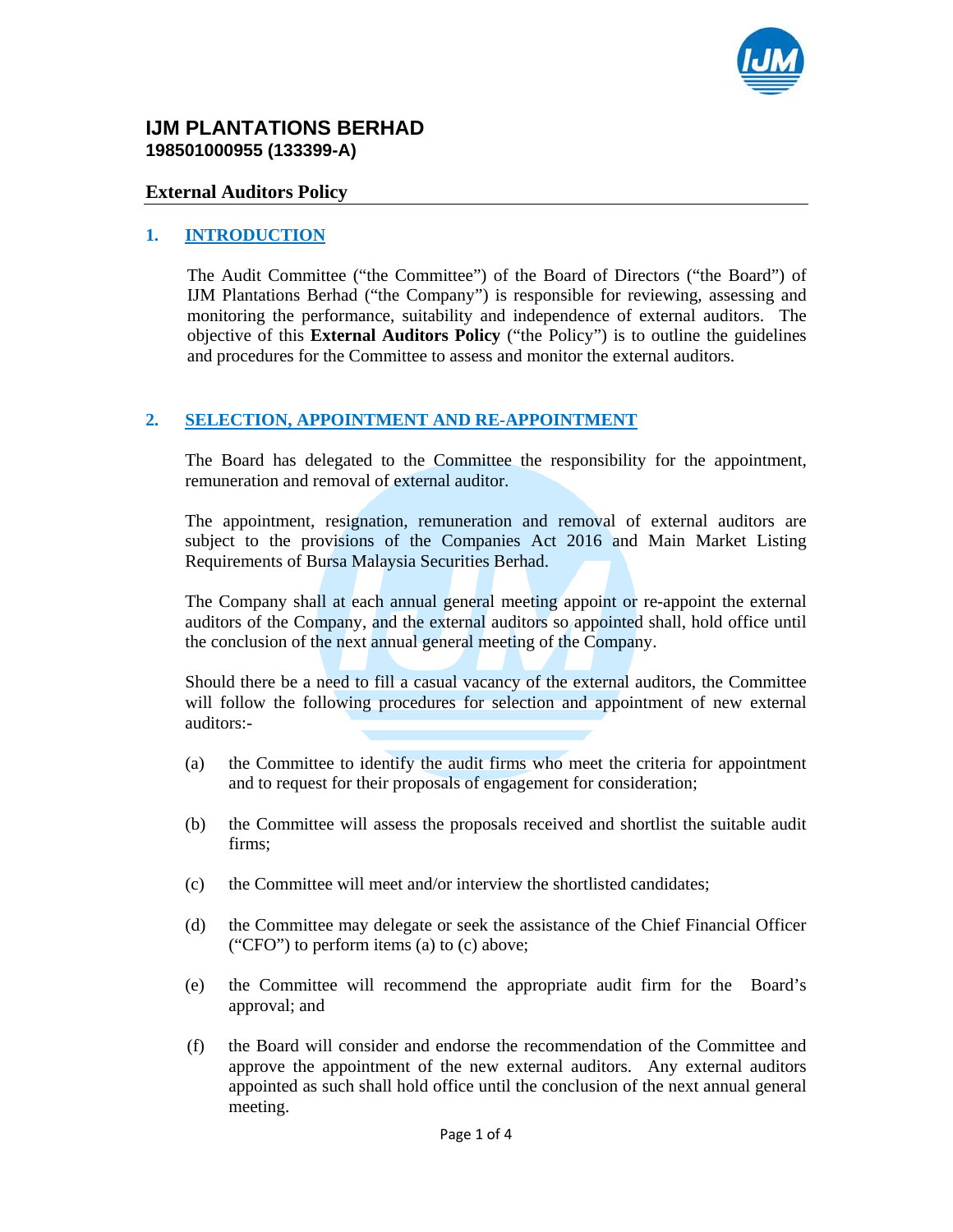

# **3. INDEPENDENCE**

The external auditors are precluded from providing any services that may impair their independence or conflict with their role as external auditors. The Committee shall obtain a written assurance from the external auditors confirming that they are, and have been, independent throughout the conduct of the audit engagement in accordance with the terms of all relevant professional and regulatory requirements.

# **4. NON-AUDIT SERVICES**

The external auditors or a firm or corporation affiliated to the auditors' firm can be engaged to perform non-audit services that are not, and are not perceived to be, in conflict with the role of the external auditors. This excludes audit related work in compliance with statutory requirements.

The prohibition of non-audit services is based on three (3) basic principles as follows:-

- a) external auditors cannot function in the role of Management;
- b) external auditors cannot audit their own work; and
- c) external auditors cannot serve in an advocacy role of the Company and its subsidiaries ("the Group").

The external auditors shall observe and comply with the By-Laws of the Malaysian Institute of Accountants in relation to the provision of non-audit services, which include the following:-

- i) accounting and book keeping services;
- ii) valuation services:
- iii) taxation services;
- iv) internal audit services;
- v) IT systems services;
- vi) litigation support services;
- vii) recruitment services; and
- viii) corporate finance services.

All engagements of the external auditors or a firm or corporation affiliated to the auditors' firm to provide non-audit services are subject to the approval/endorsement of the Committee.

Management shall obtain confirmation from the external auditors that the independence of the external auditors will not be impaired by the provision of non-audit services.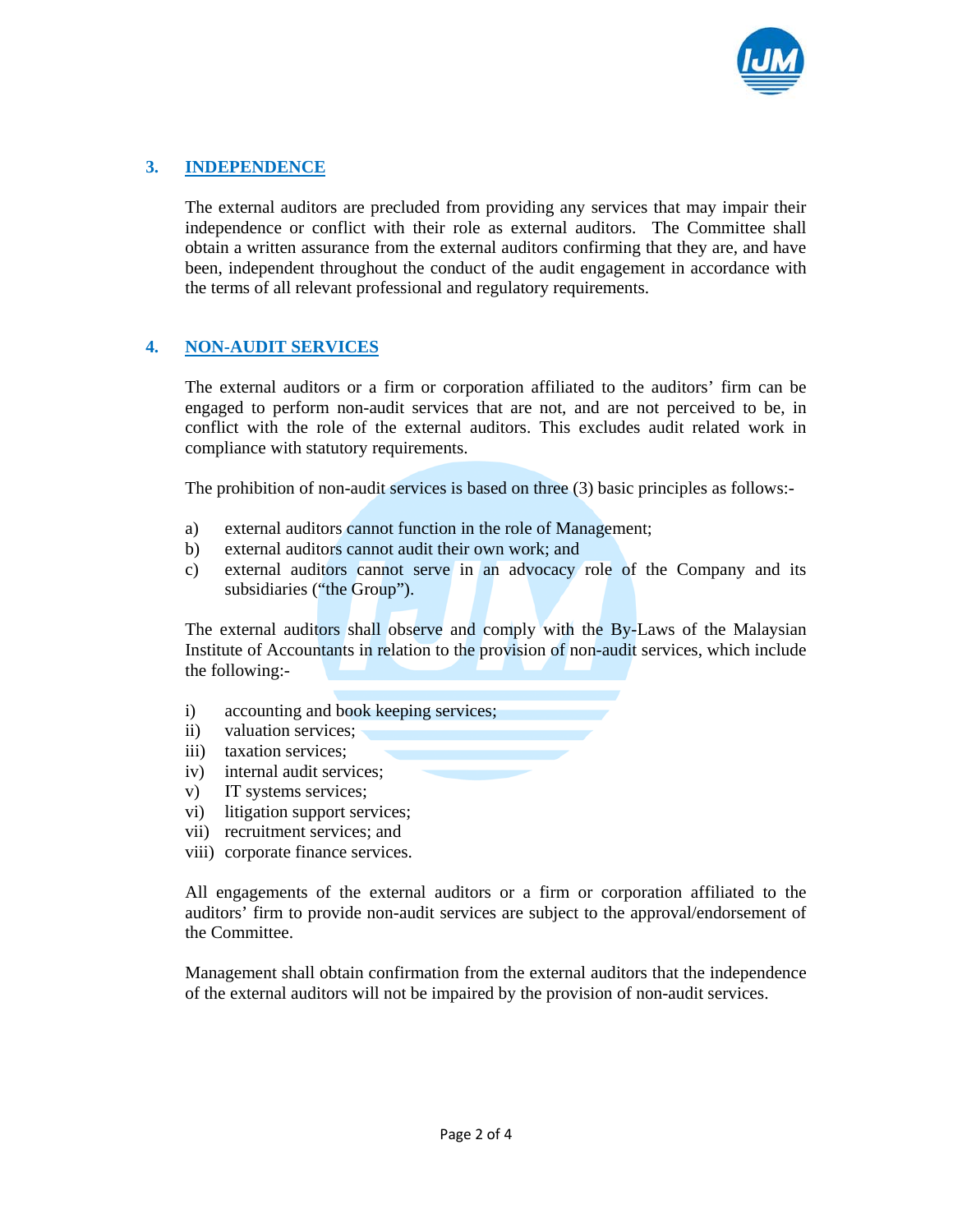

## **5. ROTATION OF KEY AUDIT PARTNER**

The Key Audit Partner ("KAP") can be classified as Engagement Partner, Engagement Quality Control Reviewer and Other Key Audit Partner. The rotation requirements of the KAP are set out as below:-

| Role                                                 | <b>Cumulative Stay-on Period</b> | <b>Cooling-off Period</b> |
|------------------------------------------------------|----------------------------------|---------------------------|
| Engagement Partner                                   | 7 years                          | 5 years                   |
| <b>Engagement Quality</b><br><b>Control Reviewer</b> | 7 years                          | 3 years                   |
| Other Key Audit<br>Partners                          | 7 years                          | 2 years                   |

*Notes:* 

- *1. The cooling-off period is the minimum number of consecutive years that a KAP must cool-off from the engagement.*
- *2. The cumulative stay-on period is the maximum number of cumulative (but not necessary consecutive) years that a partner can perform a KAP role on an engagement.*
- *3. The KAP shall not act in any of the above roles, or a combination of such roles, for a period of more than seven (7) cumulative years.*

## **6. APPOINTMENT OF A FORMER AUDIT PARTNER AS AC MEMBER**

In the event of a former audit partner being appointed as a member of the AC, he/she shall observe a cooling-off period of at least two (2) years before such appointment.

## **7. ANNUAL REPORTING**

The external auditors shall issue an annual audit plan for review and discussion with the Committee.

The external auditors shall also provide a management letter to the Committee upon completion of the annual audit.